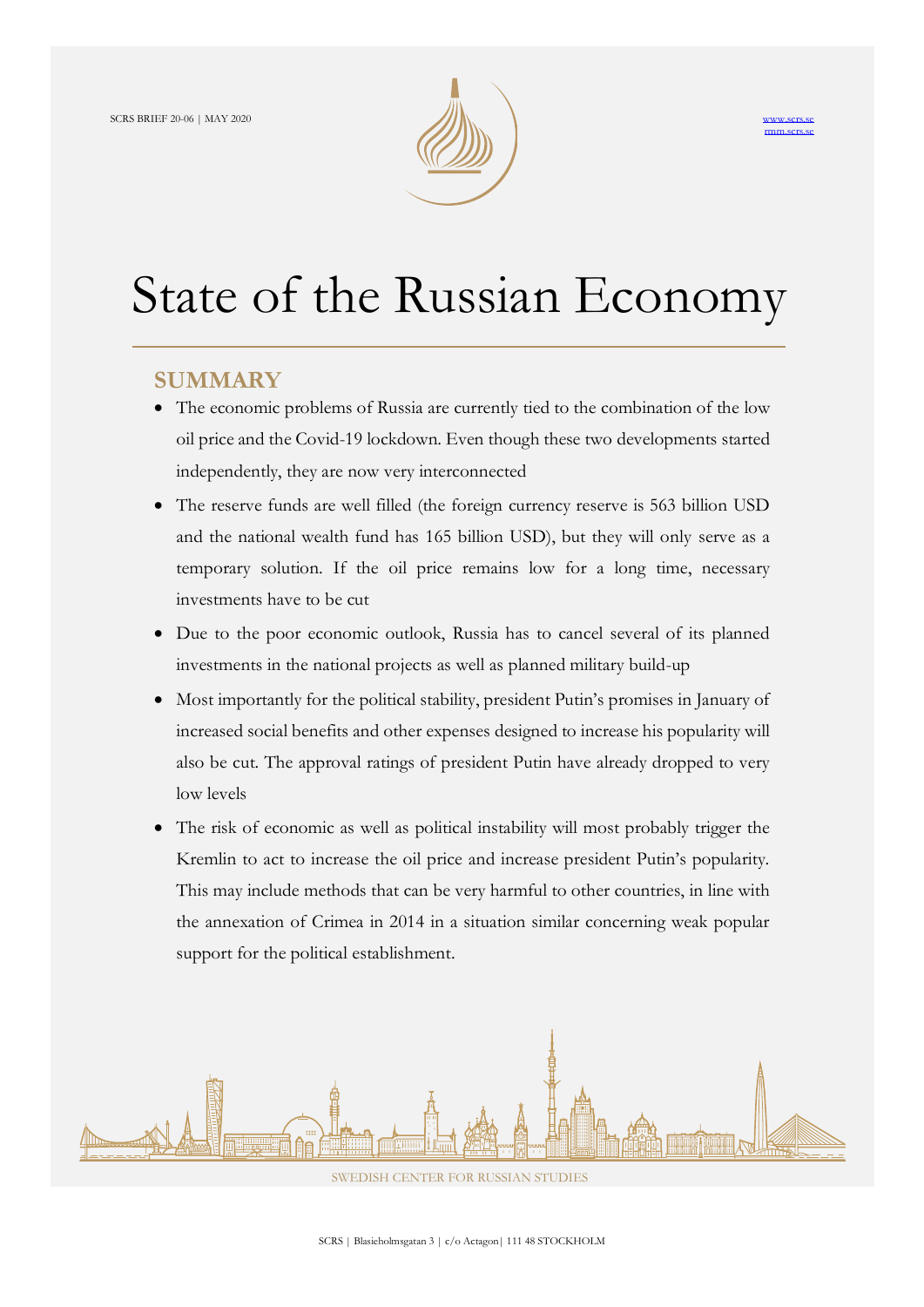

#### **The two obstacles**

The Russian economy is currently hampered by two developments that started independently, but now are very intertwined: the low oil price and the Covid-19 lockdown.

The oil price war started due to different interests between Russia and Saudi Arabia. Russia tired of reducing supply together with OPEC only to let the US increase their supply and gain market shares and profits. Saudi crown prince Mohammad bin Salman on the other hand got tired of Russia letting OPEC single-handedly turn down the supply of oil. When bin Salman demanded Russia to contribute to the reduction of supply and Putin refused, the deal between OPEC and Russia from 2017 finally collapsed on March 5th.

To force Russia back to the deal, Saudi increased their production dramatically and even gave special discounts to customers in Russia's traditional sales territories. The oil price had dropped from around 50 USD/barrel (Brent) in early March to half of that just two weeks later.





Simultaneously, the Covid-19 pandemic began to lead to lockdowns outside of China. The demand for oil decreased in a few weeks by around 30%. At first tourism and transports declined, but later also industrial production decreased considerably. For a short period, the oil price war and Covid-19 interacted to make the oil price drop to almost 20 USD/barrel (Brent).

Since all oil producers were hurt, even president Trump intervened to try to make OPEC and Russia get a deal on supply reduction. The earlier failed attempts to reduce oil supply by 3 million barrels per day were replaced by reductions of almost 10 million barrels per day. However, due to the Covid-19 crisis, even this was not enough. From a brief increase to 35 USD/barrel, the price dropped even lower than before. Brent was down to 19 USD/barrel and WTI even reached negative prices for a brief time on April  $20<sub>th</sub>$ 

Considering the pace of recovery from the Covid-19 pandemic, it will probably take most of the remainder of the year before the demand of oil will return to its pre-Covid-19-levels. Even when the transport and tourism industries have recovered completely, the price of oil may still not be back at the New Year levels of 70 USD/barrel since the major oil producers have not agreed on permanent supply reductions. That is, the problems that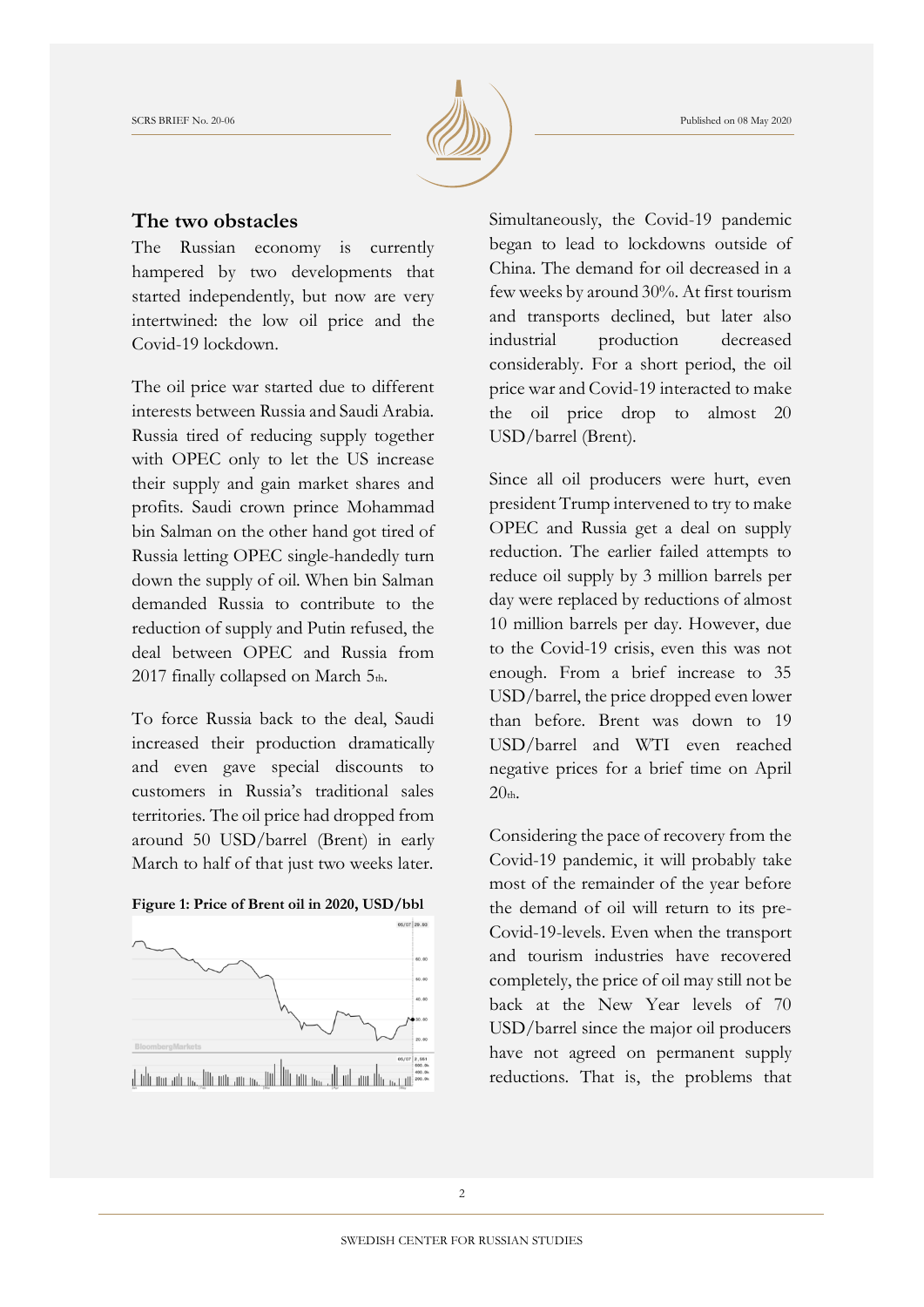

existed before the Covid-19-effect still remain.

#### **Consequences for Russia**

The federal budget will have to be considerably reduced during 2020. Since the federal income will be a lot smaller than planned (the 2020 federal budget planning price of oil was 42.5 USD/bbl), the expenses will have to be reduced as well, since president Putin has been clear about not increasing the state deficit. The Central Bank of Russia recently stated that they do not calculate with the price of Urals oil to rise above 40 USD/bbl until 2022. Minister of Finance Anton Siluanov calculates with an oil price of 30 USD/bbl this year.

In mid-January, president Putin announced major increases in federal spending when he presented the new government. The spending covered everything from social issues and the ordinary military and security expenditure increases but were in particular directed towards infrastructure in line with the socalled national projects.

In addition to these necessary cuts in the federal budget, the major Russian energy companies will also have to tighten the belt. They will have to cancel much needed maintenance of their facilities and new investments must be postponed. Different oil companies have different production costs. The production costs even differ widely depending on the specific oil field and their equipment. In many cases the short-term production costs are quite low

in Russia, around 20-30 USD/bbl. But maintenance and new investments that are needed in the long run give an actual production cost of 50-70 USD/bbl.

#### **Filled up reserves**

Most independent economic analysts currently believe that the Russian economy will contract by 5-10% of its GDP in 2020, depending on what happens to the oil price.

At the same time the Russian reserves are all filled up. Currently, the international reserves of the Central Bank of Russia stand at 563 billion USD, which is close to all time high. The National Wealth Fund (controlled by the Ministry of Finance and used to support the pension system) stand at 165 billion USD. These funds will be paramount in keeping stability of the Russian economy. However, the international reserves of the Central Bank are only supposed to protect the ruble and keep inflation at a desired level. It is not intended to support the federal budget or financial investments. The Wealth Fund is meant to support the pension system, not to be used for direct investments in infrastructure or to support the federal budget.

## **Economic credibility**

The major potential problem for the Russian economic system is not that the government will run out of money soon. The issue is rather that the system may lose credibility if the oil price remains at a very low level for a longer period of time. There are several different groups of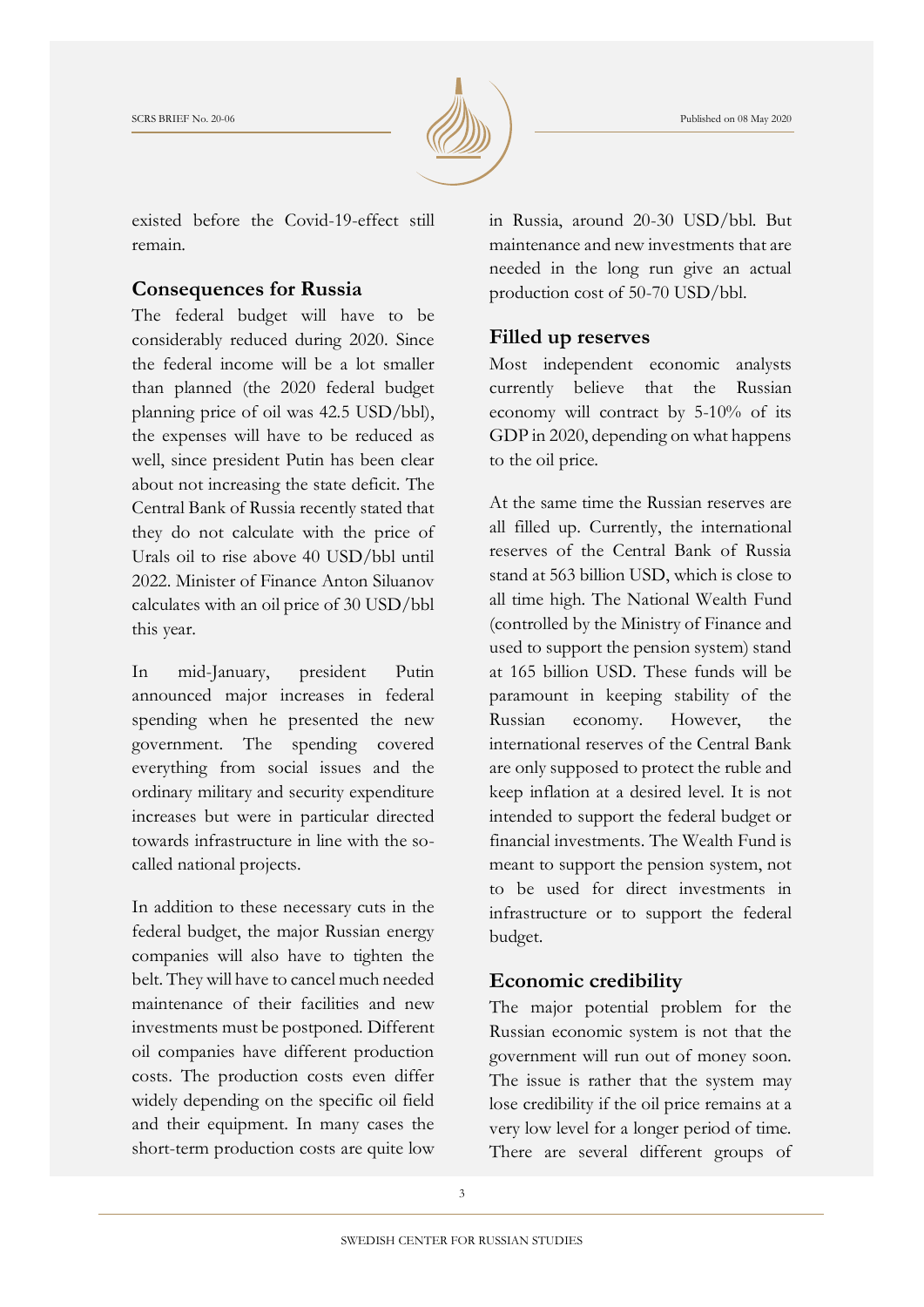

actors that affect the Russian economic system.

The state-owned enterprises constitute one important category, which the Kremlin can rely completely upon. Also, the major private enterprise owners in Russia have become increasingly aligned with the Kremlin during Putin's time as leader. Nowadays, they are normally loyal to the Kremlin and will act to support the system even if they lose some money. But, if enough of the truly independent actors, domestic as well as international, lose faith in the Russian economy due to a longlasting low oil price, the aligned private enterprise owners will eventually have to let go of their loyalty to the Kremlin in order to not lose too much of their fortunes. If this happens, the entire economic system may begin to shake in its foundations.

The Kremlin will do anything in its power to prevent this. When Putin's friends among the richest people lose much of their fortunes at the same time as the Kremlin is demanding that they should be loyal and contribute with even more investments to the benefit of the Kremlin, their commitment may begin to wither.

#### **The two systems**

If the economic system starts to shake, there is a risk that the political system will become unstable as well. The two systems are intimately interconnected in today's Russia. With the current development, both systems run the risk of losing credibility.

In order to keep the political system stable, which is of high priority to the Kremlin, the leadership will do what they can to stabilize both systems. In order to stabilize the economic system, much effort will be made to prop up the oil price. To do this a range of resources will be used, but primarily the media, diplomatic, and military tools. In order to stabilize the political system, the resources used are partly overlapping; the media, security services, and the military.

## **Political credibility**

If popular support starts to dwindle, Putin might want to repeat the success of the Crimean annexation.





In March, the approval ratings of Putin reached the second lowest level (63%) of any year since he became acting president on New Year's Day in 2000, according to the Levada center. Only in 2013 have the approval ratings been lower, and by only 2%-points. In April 2020, the poll was conducted by telephone instead of in person due to Covid-19. This has unfortunately made the results (59%) difficult to compare to earlier polls. However, all in all, they seem to suggest that Putin's approval rating in March is verified and there is no indication that his approval rating has changed significantly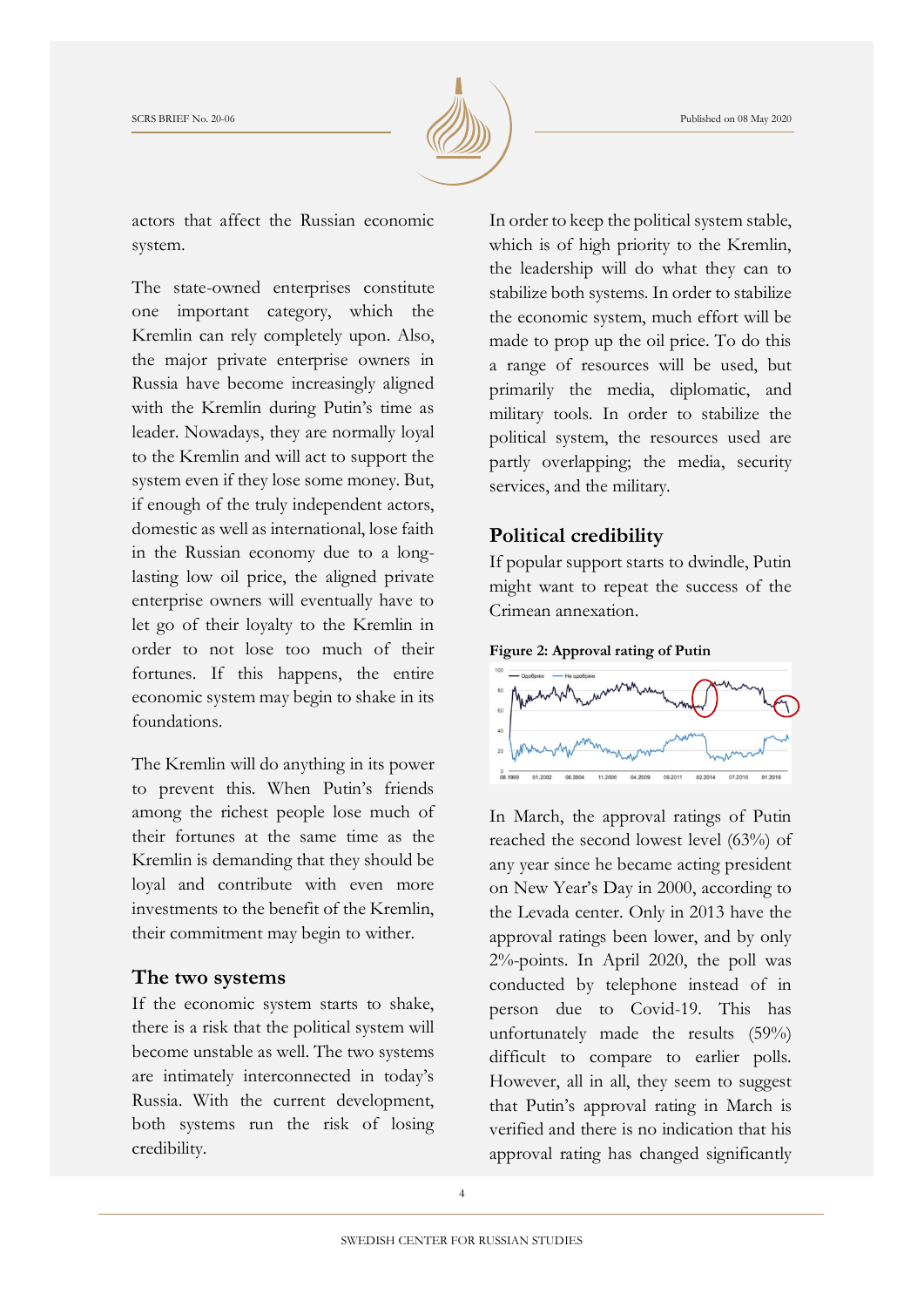

in April. It is therefore too early to say whether this is a temporary downturn, or if it is the start of a serious challenge for the Kremlin. If the oil price remains very low for months to come, the risk is obvious that it may turn into the greatest challenge to the political stability in Russia since 2000.

## **Expenditure cuts and credibility**

In conclusion, there are two serious consequences for the Kremlin; they must cut expenses substantially in a range of areas that Putin promised to deliver to the people as late as in January this year, and there is a possibly rising credibility problem for president Putin. If the oil price remains low throughout the year, both these problems will become serious.

## **Possible consequences to other countries**

For other countries, the risk is that Putin will lose his popular support and credibility and therefore acts to keep the support from the power elites and the people in an attempt to repeat the Crimean annexation success. This may be done in two ways to handle the political respective the economic problems:

1. (Political) To regain popular and elite support, a foreign actor needs to be blamed so that Russia can act forcefully against this opponent, as was done in 2014 with the annexation of Crimea, the war in Donbass and blaming the West for supporting extremists in Ukraine.

2. (Economic) To prop up the oil price, the most efficient tool would be a war or at least instability in the Persian Gulf that limits or stops the supply of oil from the Persian Gulf.

The most effective action from a Kremlin perspective would be a combination of these two options, but one of them is also possible. To use diplomatic, military and media resources to blame a country in the Middle East and to provoke a war or at least a conflict that will make insurance companies refuse to insure oil tankers in the Persian Gulf would satisfy both to blame a foreign power for the problems in Russia and the need to rise the oil price.

A war in the Middle East might not lead to the same increase in nationalist feelings and support for Putin as the annexation of Crimea did, but it would – at least temporarily – take care of the economic problems by instantly make the oil price jump to high levels.

However, alternative one can be fulfilled in a more general way by using the already fiery Russian rhetoric towards Western liberalism, as started already in 2014. To blame western countries for not handling the Covid-19-crisis in a responsible manner, but letting the excessive tolerance, openness and liberalism of the West spread coronavirus in their own countries and to Russia. In this way, they will use their already vast media apparatus (including state-owned and private news media as well as bots and trolls) of anti-